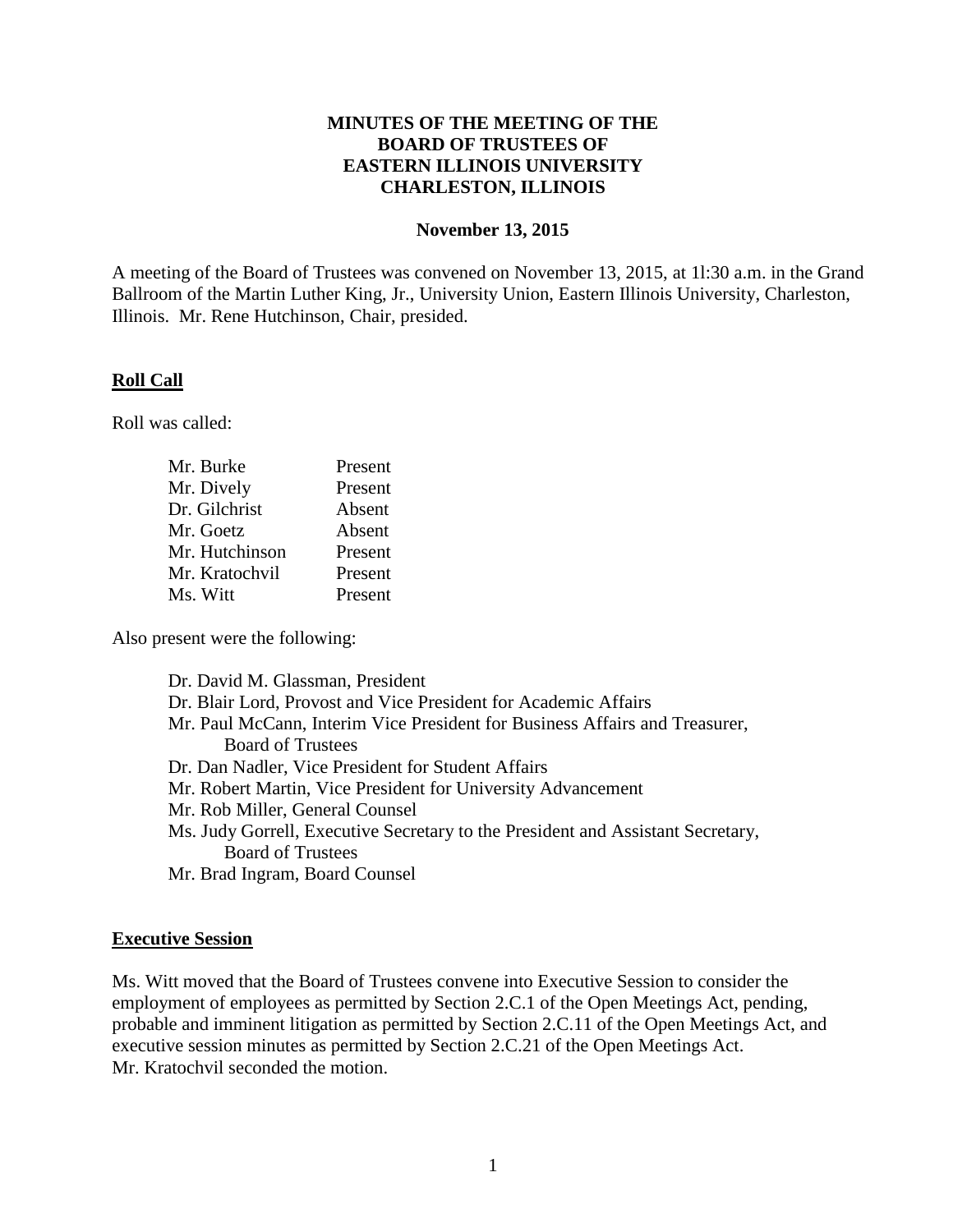Roll was called and the vote was as follows:

| Mr. Burke      | Yes |
|----------------|-----|
| Mr. Dively     | Yes |
| Mr. Kratochvil | Yes |
| Ms. Witt       | Yes |
| Mr. Hutchinson | Yes |

Motion carried.

Mr. Kratochvil moved to return to Open Session. Ms. Witt seconded the motion.

Roll was called and the vote was as follows:

| Mr. Burke      | Yes |
|----------------|-----|
| Mr. Dively     | Yes |
| Mr. Kratochvil | Yes |
| Ms. Witt       | Yes |
| Mr. Hutchinson | Yes |

Motion carried.

Mr. Kristopher Goetz joined the meeting via telephone at 1:00 p.m.

### **Information Items**

### **Report from Board Chair**

Mr. Hutchinson acknowledged Dr. Webb for his leadership and service in the Charleston and Mattoon communities and asked for a moment of silence in memory of Dr. Webb.

### **Committee Reports**

### Executive/Planning Committee

Chair Hutchinson reported that the committee discussed the State Budget Impasse, Visioning a 3-Year Plan, and Advertising and Marketing. The House and Senate are scheduled to hold a Public Forum on November 18, 2015 to discuss the FY16 budget. The Visioning of a 3-Year Plan includes program development, program delivery, and enrollment management.

### Board Relations Committee

The committee reviewed the highlights of each area in University Advancement. Alumni – Homecoming was a success. The Class of 1965 and Pink Panthers both held reunions. New Panther logo items were put on sale in the bookstore and  $4<sup>th</sup>$  Street Records. EIU Alumni Association President, Tom DuBois, emailed all EIU alumni residing in Illinois, and requested they urge legislators to make higher education a priority. Of the 32,355 messages sent, 6,115 were opened. Development – The scholarship mini campaign surpassed its original goal of 100. It is currently up to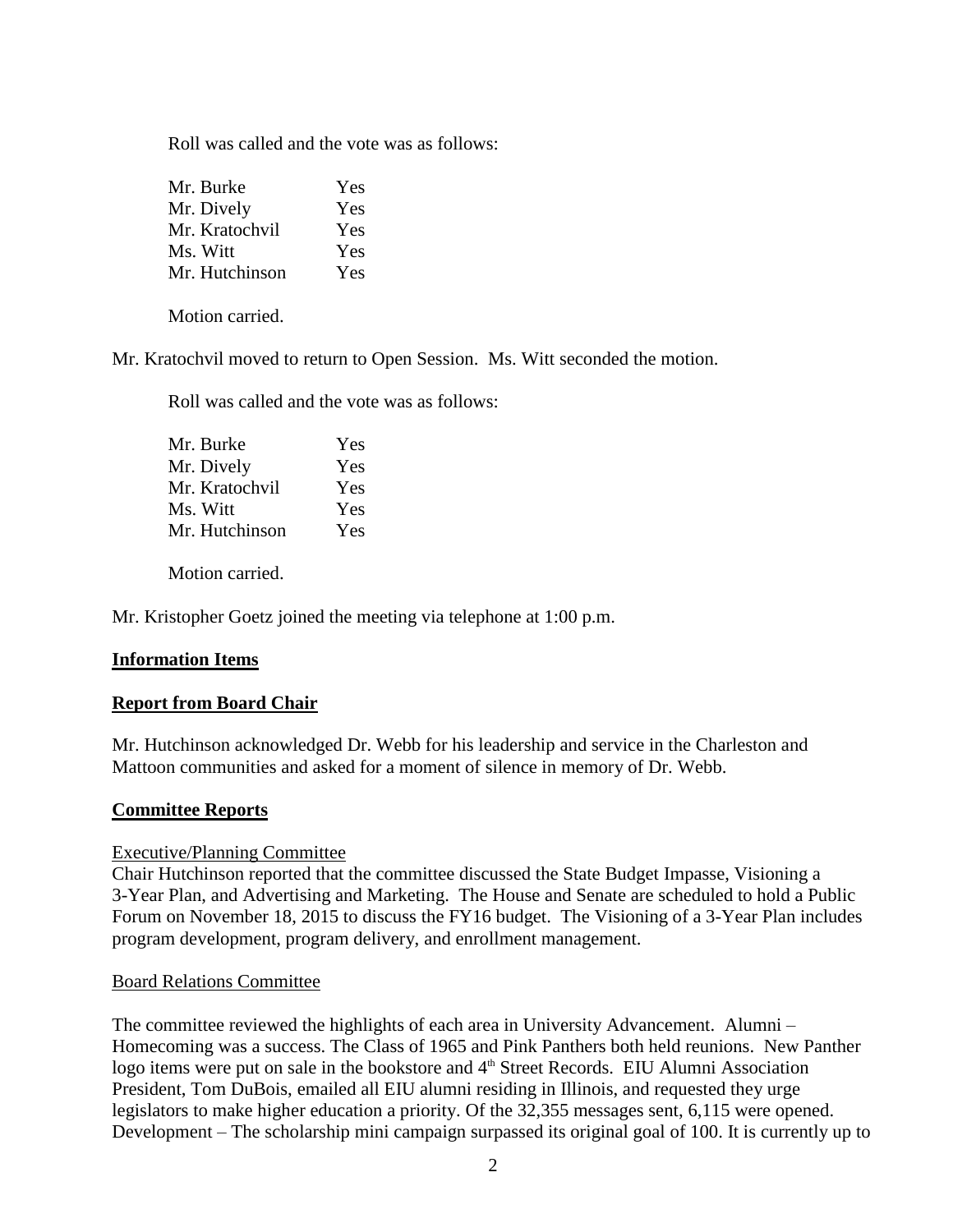120. As of Oct. 31, current fiscal year gifts and pledges are at \$3 million. In the final review of the EI&U Expect Greatness Campaign, \$63,696,747 has been raised towards the goal of \$50 million, pledges in the amount of \$432,160 are still due and ends in FY2018, planned gifts are at 39% of the total, and the pledge default rate is 0.54% which is \$134,500 on all cash gifts. Foundation – Judy Ethell is the new President, and Mike Finkle is the new VP. New members include Bill Hill, Cindra Stiff, Jeremy Yost, and Barbara Baurer. Marketing and Creative Services/Media Relations – Panther Packs gained students in 11 schools, and the alumni magazine will be in homes before Christmas. Dr. Richard Flight, Asst. Chair Business and Marketing, is working with his students on a research project looking to improve enrollment. The first stage of their research focuses on how the markets perceive EIU and its competitors' core divers and brand and to test the creative theme.

### Finance/Audit Committee

Mr. Burke reported that the committee received information on several areas: an update from Mr. McCann on the current status of the FY 16 budget, information on two audits – FY 15 Financial and Compliance Audit and the State University Civil Service System Audit, review of purchase approval for Woodchip Biomass Boiler Fuel, and approval of Depository for University Funds.

## Board Regulations – No report.

## Academic and Student Affairs Committee

Mr. Dively reported that the committee reviewed and discussed several topics. More than 150 faculty participated in the Publishing Scholars. The committee discussed the new degree program, BA in Public Relations. The Black Student Reunion was held on campus recently and was well attended. The Career Services Job Fairs have been well attended with approximately 150 students and 145 school districts present with some districts as far away as Texas, Arizona, and Florida. The Student Community Service has recorded a total of more than 160,000 hours of service in the local communities.

# **Action Items**

1. Mr. Hutchinson informed those present that the Board of Trustees will honor Dr. Robert Webb at the January Board meeting when Dr. Webb's family can be in attendance.

Mr. Brad Ingram conducted an election for the Board Vice-Chair for the remainder of the 2015-16 term. Mr. Roger Kratochvil nominated Mr. Joe Dively for Vice-Chair. Mr. Burke seconded the nomination. Mr. Dively was elected Vice-Chair by acclamation.

2. Mr. Dively moved to approve the minutes of the Board Meeting on September 18, 2015. Mr. Burke seconded the motion.

Roll was called and the vote was as follows:

| Mr. Burke      | Yes |
|----------------|-----|
| Mr. Dively     | Yes |
| Mr. Goetz      | Yes |
| Mr. Kratochvil | Yes |
| Ms. Witt       | Yes |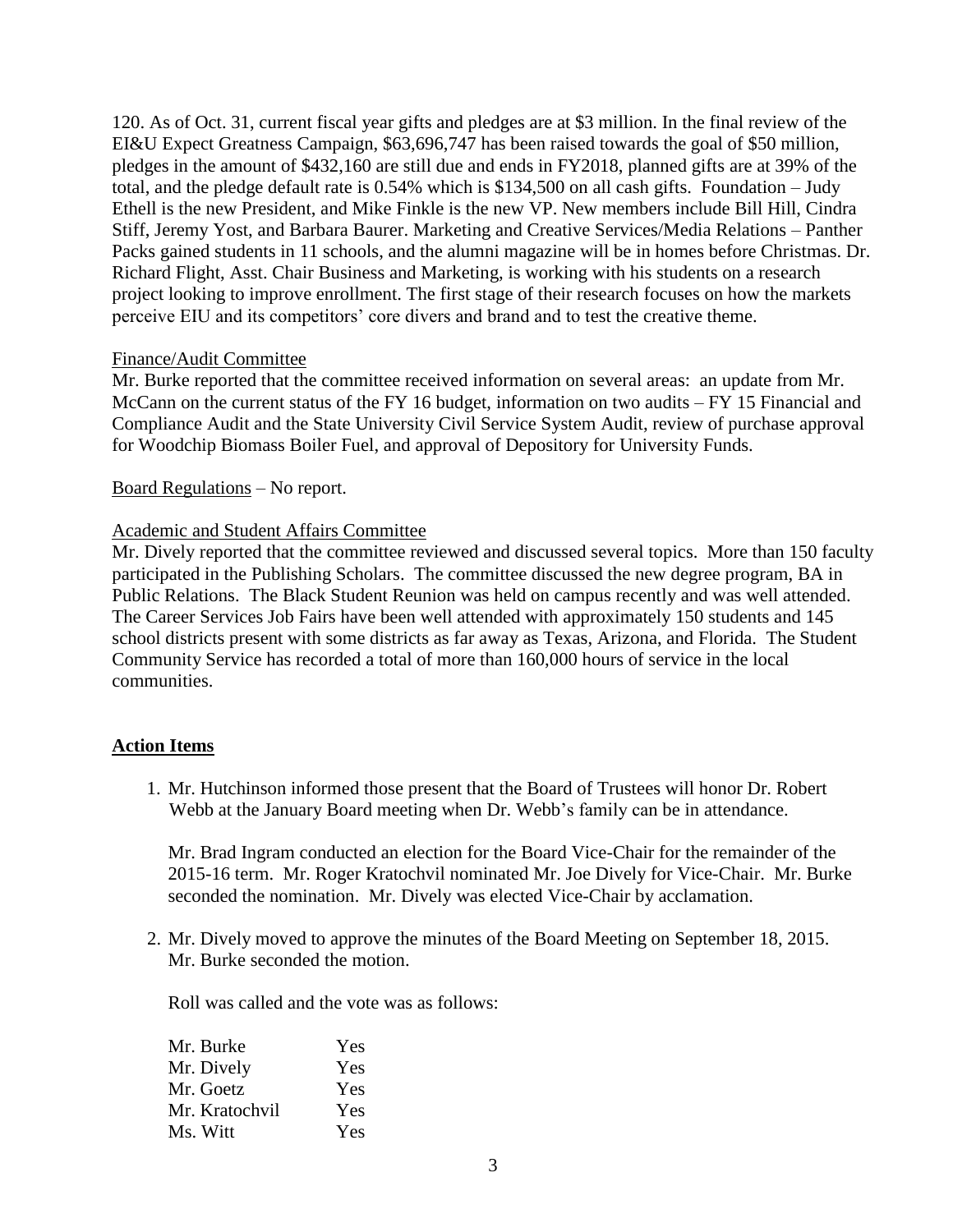Mr. Hutchinson Yes

Motion carried.

3. Ms. Witt moved to release the Executive Session Minutes from the meetings on April 25, 2014 and March 2, 2015. Mr. Kratochvil seconded the motion.

Roll was called and the vote was as follows:

| Mr. Burke      | Yes |
|----------------|-----|
| Mr. Dively     | Yes |
| Mr. Goetz      | Yes |
| Mr. Kratochvil | Yes |
| Ms. Witt       | Yes |
| Mr. Hutchinson | Yes |
|                |     |

Motion carried.

4. Mr. Kratochvil moved to approve the purchase of Woodchip Biomass Boiler Fuel at a cost of \$4,837,500 – base contract term from Beeman & Sons, Inc., Martinsville, IL. The period of the contract is December 1, 2015 through June 30, 2019 with an option to renew for three additional two year periods. The source of funds is Local Funds. Ms. Witt seconded the motion.

Roll was called and the vote was as follows:

| Yes |
|-----|
| Yes |
| Yes |
| Yes |
| Yes |
| Yes |
|     |

Motion carried.

5. Ms. Witt moved to approve a New Degree Program – Bachelor of Arts in Public Relations. The new degree program is designed to provide students with the knowledge necessary to be successful practitioners in public relations or to continue their education in graduate school. The course content focuses heavily on the strategic management of communication and the building/maintaining of mutually beneficial relationships between organizations/individuals and their stakeholders. Mr. Kratochvil seconded the motion.

Roll was called and the vote was as follows:

| Mr. Burke      | Yes |
|----------------|-----|
| Mr. Dively     | Yes |
| Mr. Goetz      | Yes |
| Mr. Kratochvil | Yes |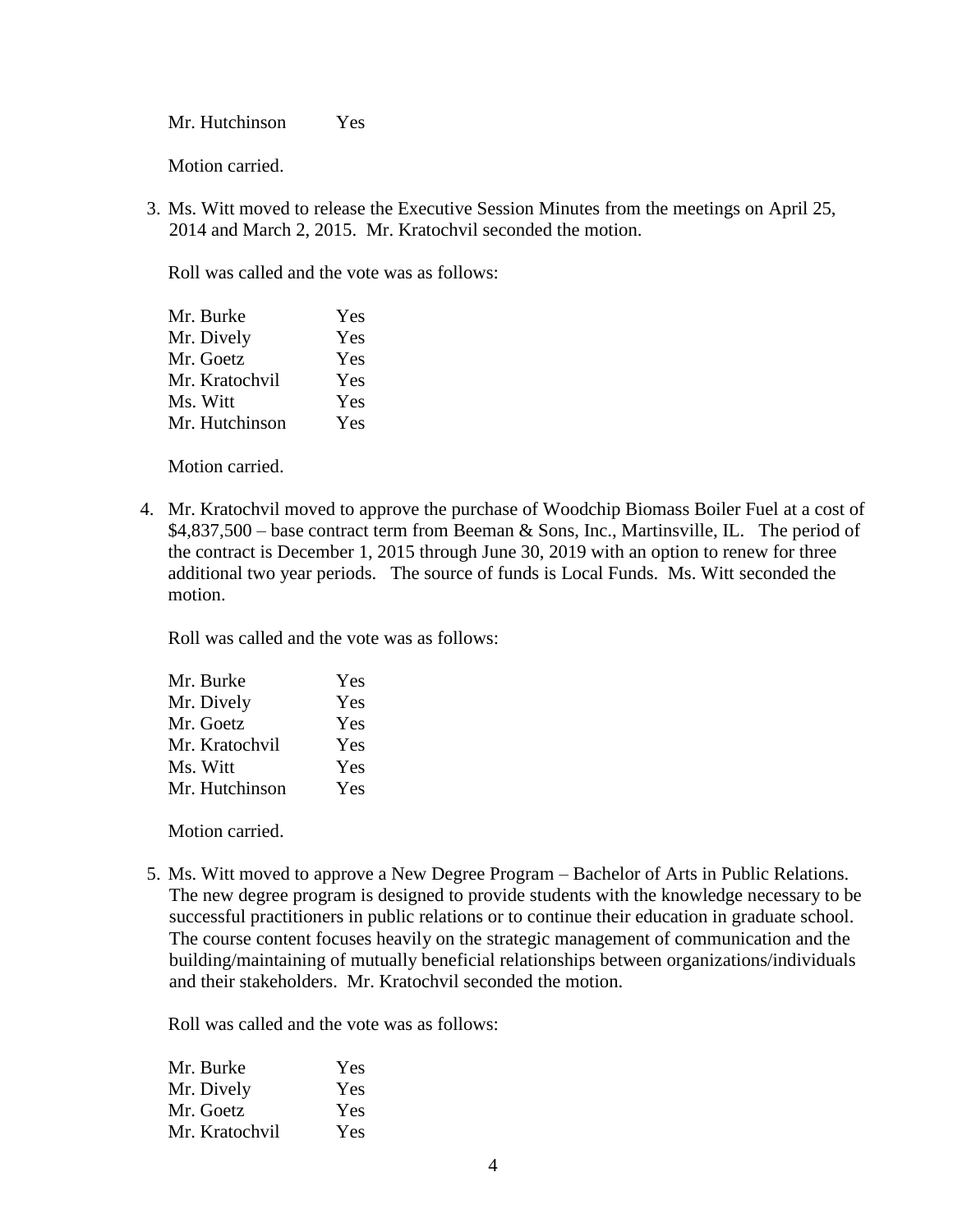Ms. Witt Yes Mr. Hutchinson Yes

Motion carried.

6. Mr. Kratochvil moved to approve the First Financial Bank, N. A. as a depository for University Funds. Services to be provided by the institution include processing of checks, deposits, ACH transactions, check imaging, online access to daily direct deposits, wire transfers, foreign exchange as well as various required reporting. Mr. Burke seconded the motion.

Roll was called and the vote was as follows:

| Yes |
|-----|
| Yes |
| Yes |
| Yes |
| Yes |
| Yes |
|     |

Motion carried.

7. Mr. Dively moved to approve the naming of the Panther Trail the Tom Woodall Panther Trail. Dr. Tom Woodall, a member of the EIU faculty from 1965 until he retired in 1990, is nationally respected for his coaching of long distance runners as well as his expertise in exercise physiology. Over 200 friends, family, and alumni made contributions to honor Dr. Tom Woodall. Mr. Burke seconded the motion.

Roll was called and the vote was as follows:

| Mr. Burke      | Yes |
|----------------|-----|
| Mr. Dively     | Yes |
| Mr. Goetz      | Yes |
| Mr. Kratochvil | Yes |
| Ms. Witt       | Yes |
| Mr. Hutchinson | Yes |

Motion carried.

8. Mr. Kratochvil moved to approve the resolution to encourage the passage of a state budget and funding for Eastern Illinois University. Ms. Witt seconded the motion.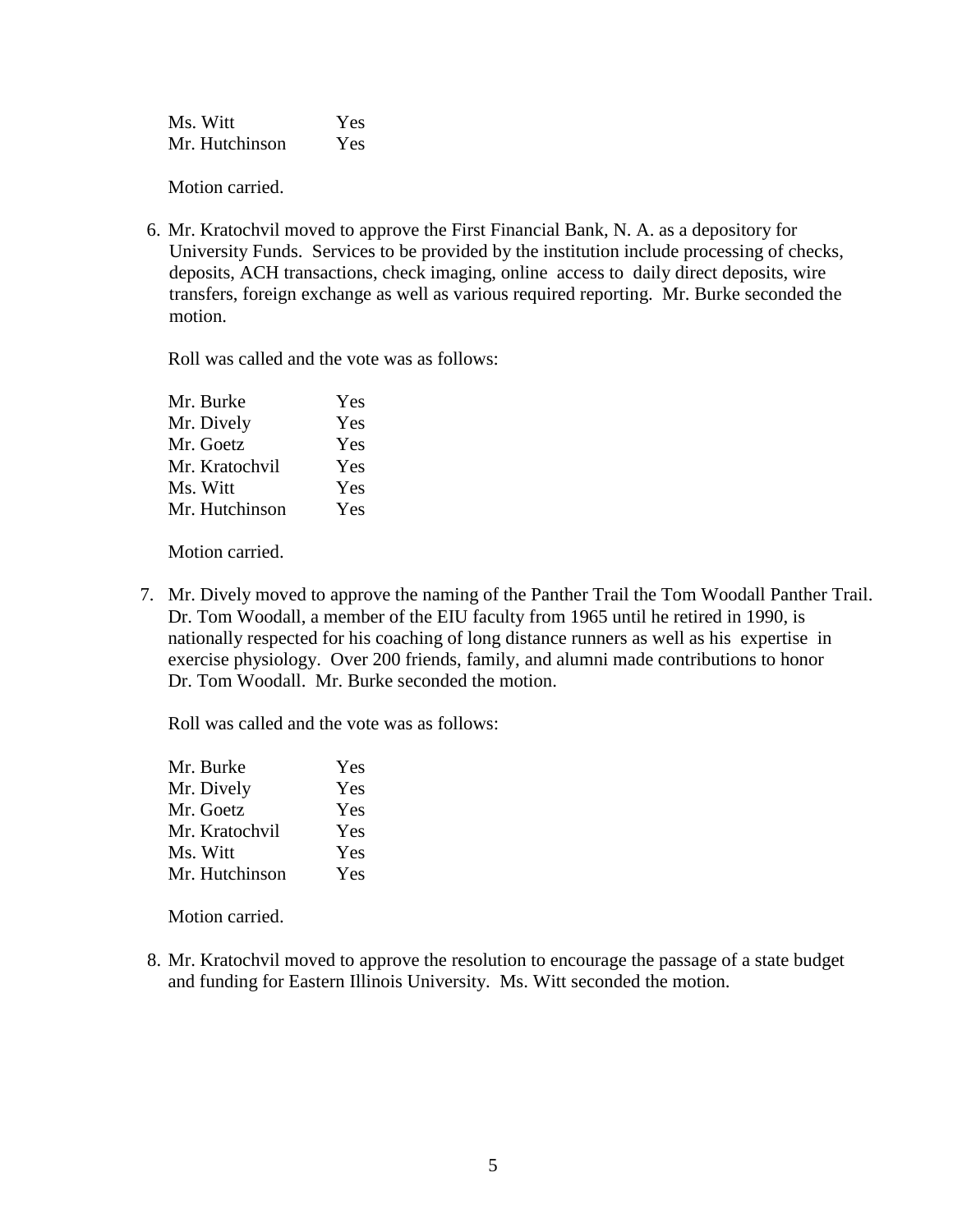# **Resolution to Encourage the Passage of a State Budget and Funding for Eastern Illinois University**

**WHEREAS**, Eastern Illinois University has served the citizens of the State of Illinois with distinction since its founding in 1895; and

**WHEREAS**, Eastern Illinois University has the highest freshman retention rate (78 percent) and the highest graduation rate (59 percent) among all Illinois public universities in its class; and

**WHEREAS**, Eastern Illinois University continues to be recognized in the U.S. News and World Report annual college rankings, most recently being named number 5 among the Midwest's top public regional universities, and is the top ranked Illinois school on the list; and

**WHEREAS**, the university and its students rely and depend upon the state of Illinois as a vital partner in the delivery of a high quality public education; and

**WHEREAS**, the state of Illinois has not passed a budget or allocated necessary state funding to Eastern Illinois University thereby failing to support the university's mission to our students, the community, and the state of Illinois; and

**WHEREAS**, the continuing budget impasse has prevented many deserving students from receiving much needed MAP funding, and the impasse threatens to send even more of our students out of state thereby damaging Illinois universities, their communities, and ultimately the state of Illinois.

**NOW, THEREFORE, BE IT RESOLVED THAT** the Board of Trustees of Eastern Illinois University urgently requests that the governor and legislature implement a budget for the state of Illinois and allocate funding for Eastern Illinois University.

René M. Hutchme

Chairperson Nov. 13, 2015

Roll was called and the vote was as follows:

| Mr. Burke      | Yes |
|----------------|-----|
| Mr. Dively     | Yes |
| Mr. Goetz      | Yes |
| Mr. Kratochvil | Yes |
| Ms. Witt       | Yes |
| Mr. Hutchinson | Yes |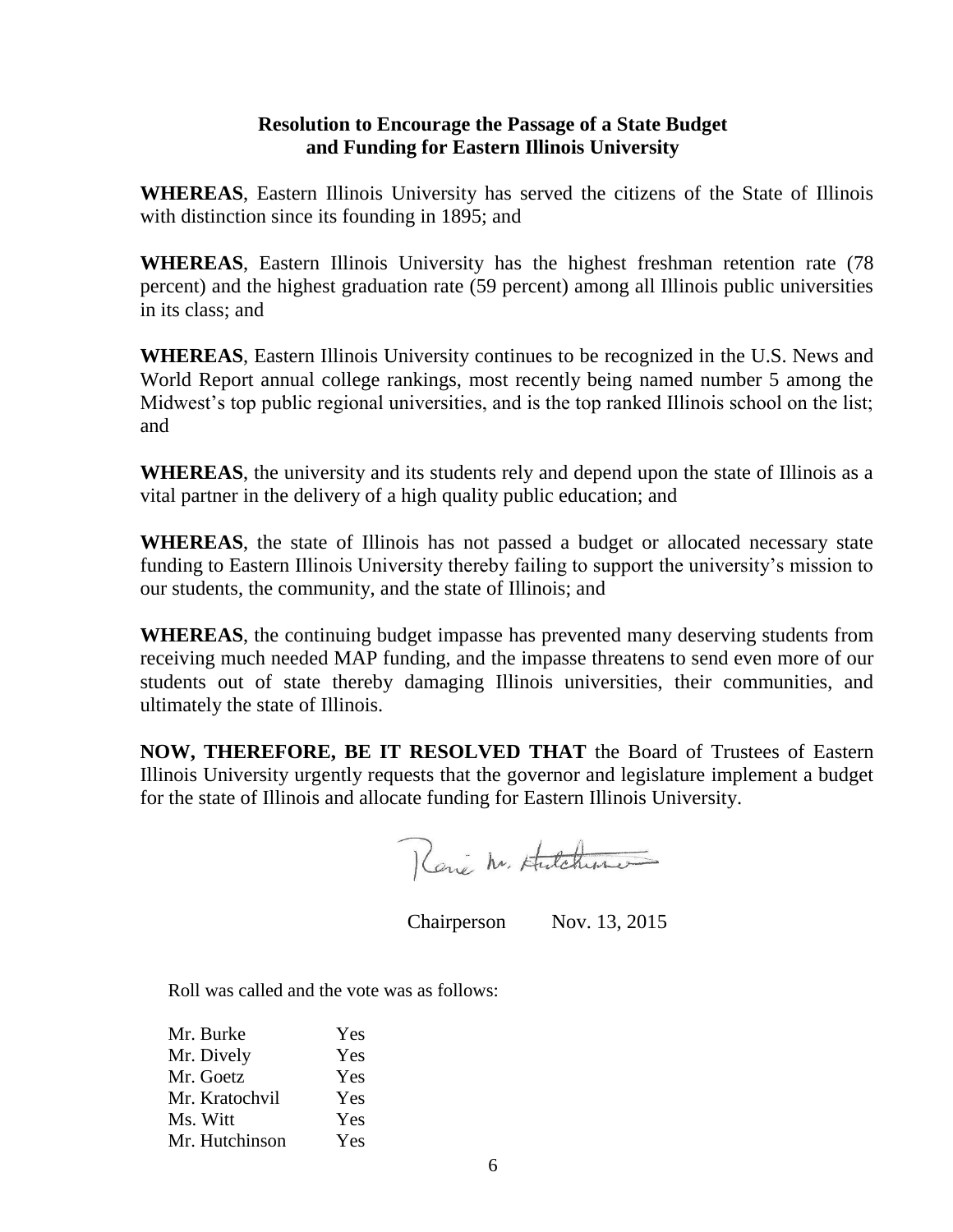Motion carried.

# **Information Items (continued)**

# **President's Report**

Dr. Glassman reported on the following:

- University Highlights featuring many of our students, faculty, and staff. The highlights included accomplishments, scheduled events, athletics, and programs being offered.
- Dr. Glassman has assured students and their families that EIU will continue to serve our students in Spring 2016 and beyond. Classes and commencement will go on as planned. The University will be floating MAP money for our students in Spring 2016.
- Homecoming was certainly a day to be proud. The President rode in the parade with Mayor Combs, and EIU won the football game.
- EIU had two scheduled Open House days, one on October 12 and the other on November 11. Both days were well attended and a "shout out" goes to all who make the events a success.
- The President met with most of the academic departments throughout the semester, and there are lots of great programs and activities happening in the departments.
- Dr. Glassman made a number of donor visits with people who have fond memories and good support for EIU.

# **Reports from Constituencies**

Faculty Senate – Dr. Jemmie Robertson thanked the Trustees for their service to the University. Dr. Robertson reported on the activities of the Faculty Senate, including the results of the confidence vote on Dr. Lord.

Staff Senate – Dr. Shawn Peoples reported that two vacancies on Staff Senate Executive Committee have been filled with JoAnn Daugherty elected to serve as vice president, and Peggy Brown elected to serve as secretary. Dr. People also spoke about the impact of the recent cuts in personnel.

Student Government – Ms. Witt gave the report for the Student Body President, Shirmeen Ahmad. The students have been quite busy with Homecoming, working with the Charleston and Mattoon high schools, safety walk, adopt a block, creating Facebook pages for presidents of RSOs, and a voter registration drive. Student Government is also involved in the "It's On Us" campaign and the Freshman Leadership Council to get freshmen involved early in their college career. An opportunity to meet President Glassman is provided with a different theme event each month, such as Pastries with the Prez and Pizza with the Prez. Student Government is working to improve communication on campus and to develop school spirit.